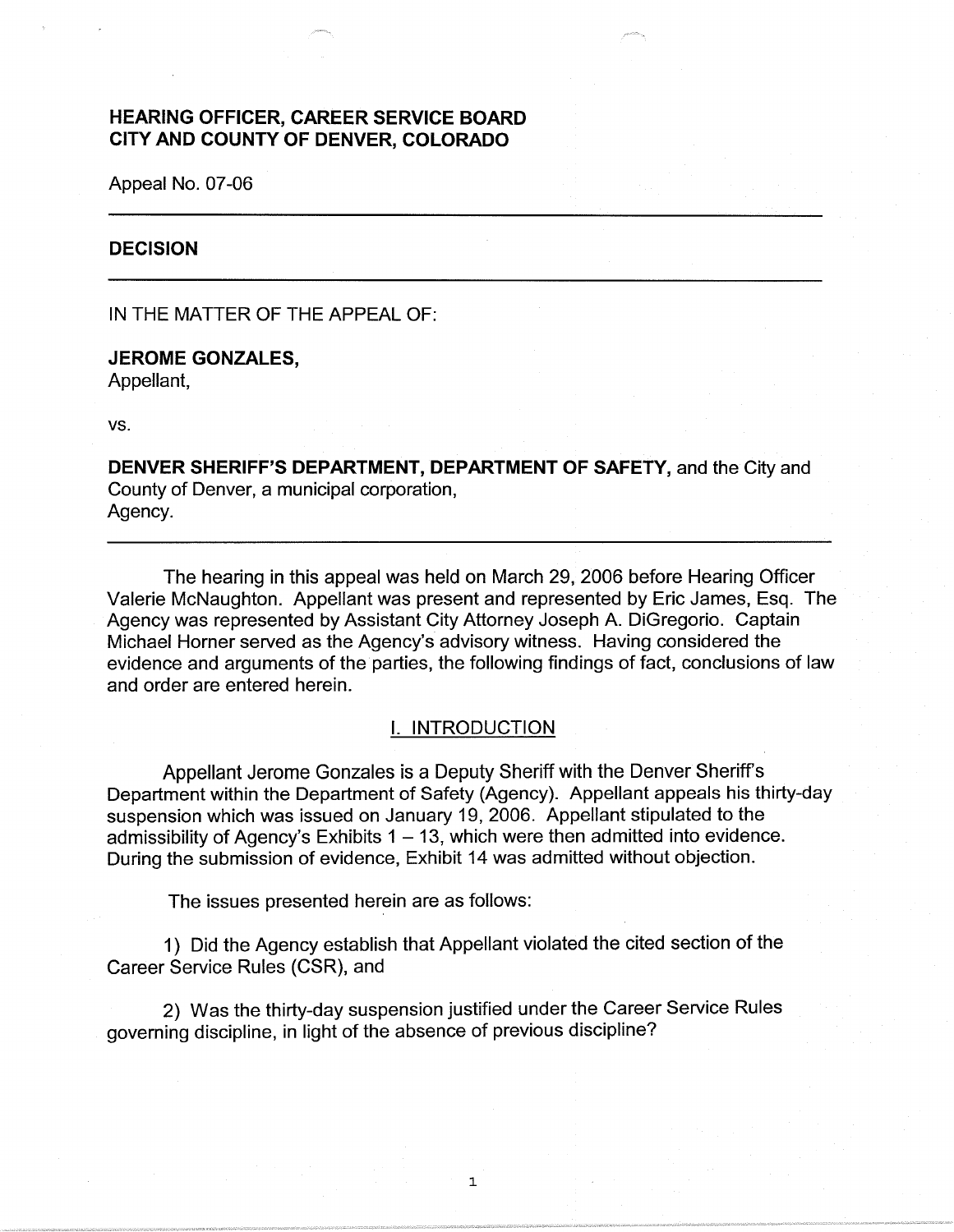## II. FINDINGS OF FACT

The Agency suspended Appellant based on its assertion that he wrote unprofessional and intimidating responses on two inmate grievances, and delivered them to the inmates without processing the grievances. At the commencement of the hearing, Appellant stipulated that he wrote the responses, and that this conduct violated three departmental policies. This appeal asserts that the suspension was improper, not supported by credible evidence, without basis or just cause, and in violation of the Career Service Rules. The appeal also alleges that the discipline was not reasonably related to the seriousness of the offense, fails to consider his lack of previous discipline, and is not progressive in nature, in violation of CSR§§ 16-10 and 16-20. At hearing, after entering into the above stipulation, Appellant argued only that the discipline was too severe for the nature of the misconduct given Appellant's lack of prior discipline.

Appellant is a Deputy Sheriff who has worked at the Denver County Jail for eight years. He is the Building Officer for Building 8, and as such is responsible for the smooth operation of the facility, which houses prisoners from the Colorado Department of Corrections and others facing serious felony charges. By means of the inmate grievance process, inmates may bring any matter affecting their confinement to the attention of command staff by first requesting a kite, which is the form used to obtain the grievance form, and then giving the completed grievance form to an officer.

The grievance is a multi-page form containing a pink, yellow, and white copy. The officer who receives a grievance signs and dates it, and returns the pink copy to the inmate. The white and yellow copies are sent to the Operations Office's inbox for log-in and distribution. Once logged in, a grievance is then placed in a locked box in the jail corridor, where only officers may retrieve them. The yellow copy is returned to the inmate through inmate mail after it is answered by an officer or supervisor. The white copy is maintained by the administration.

Once a grievance is delivered by the receiving officer to the Operations Section, it is referred to the officer or official most likely to have knowledge of the circumstances of the subject matter raised. Grievances of minor issues may be resolved immediately by an officer. Grievances that request monetary damages and/or make claims of unsafe or unconstitutional jail conditions must be reviewed by the Civil Liabilities Bureau and Internal Affairs. The grievance system is a valuable tool used to bring problems in the operation of the jail to the attention of jail administration.

Appellant does not dispute the information produced as a part of the Internal Affairs investigation into these incidents. [Exh. 8.] Therein, inmate Troy Boh stated that on August 14, 2005, he gave Deputy Kurt Blum his grievance regarding the jail's failure to give him a mattress for his cell bunk. At 1 :45 that day, Appellant handed Mr. Boh the yellow copy of the grievance with an offensive but unsigned statement written in the space for the supervisor's or officer's answer. Mr. Boh gave the grievance in that form to Sergeant Alonzo Butler during an August 17<sup>th</sup> meeting of Inmate Council, a group of inmate representatives and jail staff which discusses and attempts to resolve inmate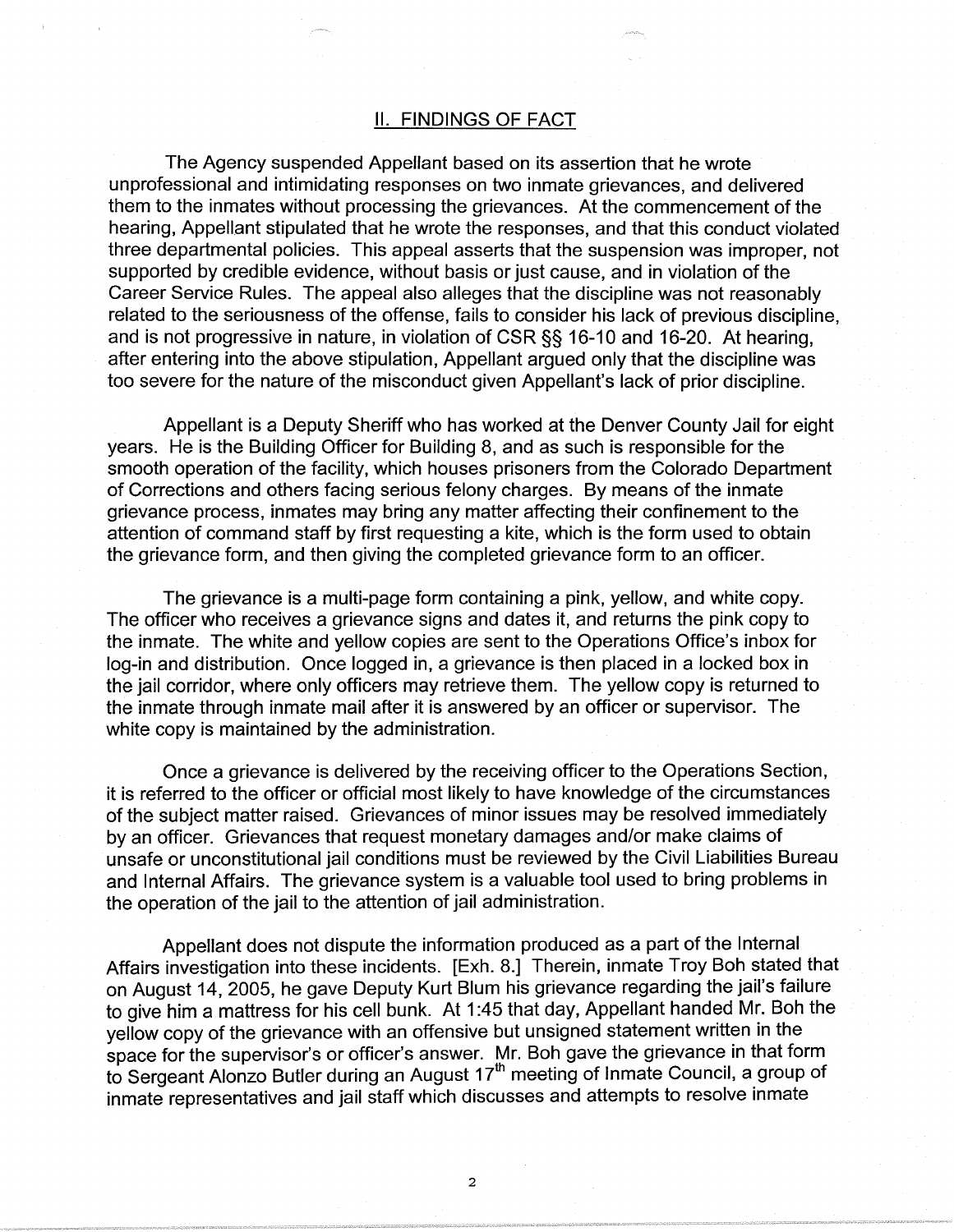concerns. Sgt. Butler forwarded the matter to Internal Affairs for investigation. [Exh. 8, p. 1.] Thereafter, Mr. Boh sent a copy of the unsigned response to Denver Mayor John Hickenlooper, along with a copy of the response made to inmate Robert Wardell's grievance.  $[Exh. 8, pp. 17 - 18.]$ 

Appellant stipulated that he added the following comments to Mr. Boh's grievance before returning it to him:

> Your "fuck up" on the streets put you in the predictament your in now. Just because you're a writ from D.O.C. does NOT allow you special housing in building 22. Deal with your assigned housing and quit bitching about your shoulder. You should be grateful that your still NOT sleeping on metal. Your "selfish" acts on the out are finally haunting you. FUCK you and this grievance, ASSHOLE!

## [Exh. 2.]

The second inmate, Mr. Wardell, complained of "unconstitutional conditions of confinement" and disparity in the treatment of federal detainees held in the Federal Detention Facility and those held in the Denver County Jail. [Exh. 3.] Mr. Wardell told the investigator that he handed his grievance to Deputy Martin Hernandez on August 14, 2005. [Exh. 8, p. 2.] When he awoke on August  $16<sup>th</sup>$ , the grievance was on the floor of his cell, with the following written in the answer section:

> You know what you ignorant IDIOT FUCK. You are NOT I fuckin repeat NOT on a vacation in the Bahamas. Your in "FUCKIN JAIL". You should have used your intelligence on the outs as you are in writing this shit to the officers. Did you have as much compassion when you committed your felony crime. NO. So deal with jail and accept the consequences. "DUMB FUCK." P.S/ If you have Bond then Bond OUT if NOT get FUCKED ASSHOLE.

### [Exh. 3.]

The above response to Mr. Wardell's grievance was sent to Mayor Hickenlooper by Barbara Gill, a paralegal and member of Colorado Cure who interviewed Mr. Wardell in jail. [Exh 11.]

During his interview at Internal Affairs, Appellant stated that an inmate serving as tier porter gave Mr. Wardell's grievance to him, and he wrote the above responses on it. Appellant then gave it back to Mr. Wardell and informed him that he was supposed to go through the kite system. The inmate responded by swearing at him. [Exh. 8, pp.  $8 -$ 11.]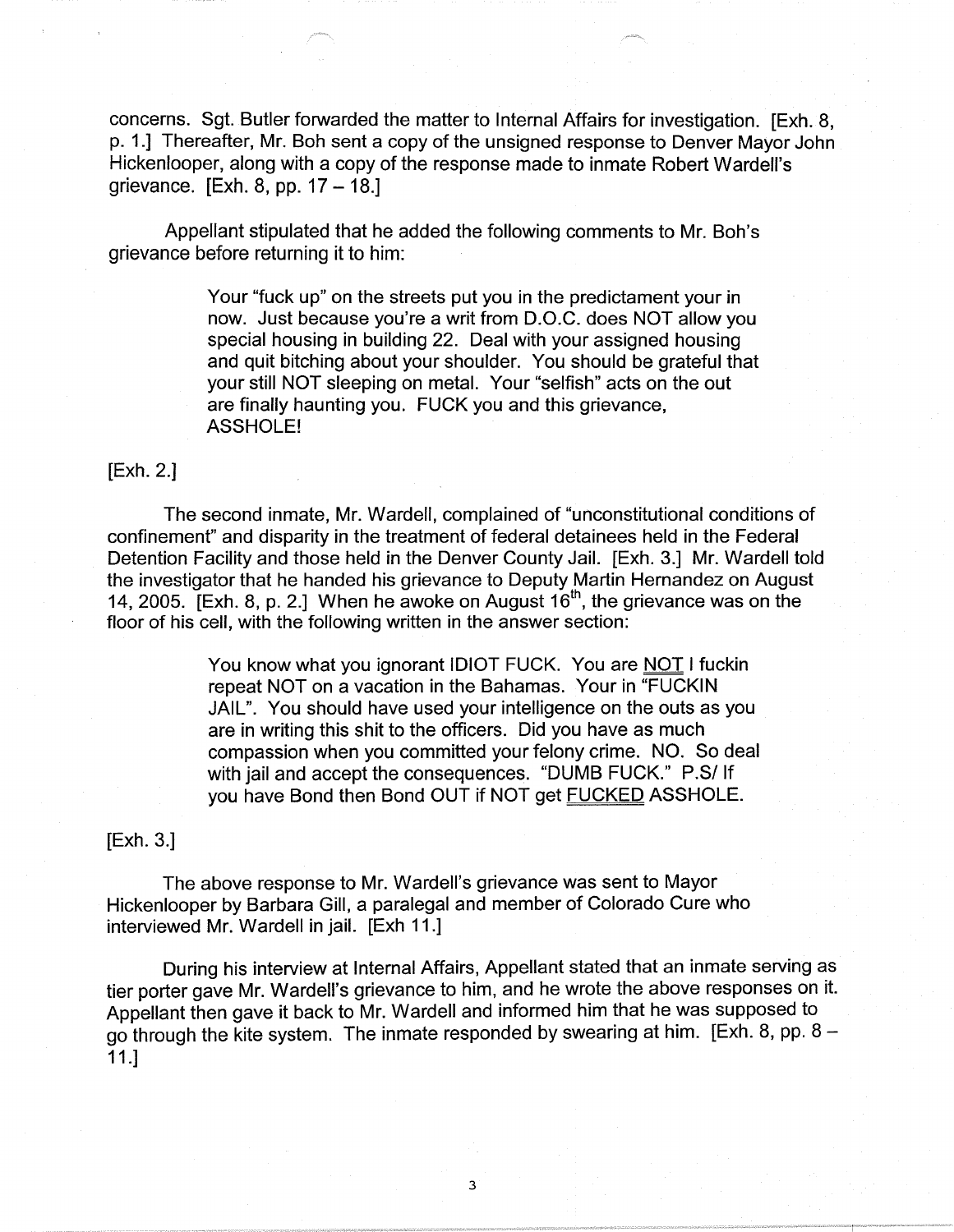At hearing, Appellant testified that he assumed both grievances were written by Mr. Wardell, with whom he had had an earlier dispute. He stated the grievances were rolled up tightly together, and all three pages of the multi-page forms were intact. Appellant admitted he wrote the above statements in the answer sections, and then he woke up Mr. Wardell in his cell and gave him back the grievance with Appellant's answer written on it.

Appellant testified that he wrote the statements on the grievances because he was upset the inmate did not use the correct procedure to obtain the grievance form. He believed Mr. Wardell's complaints about conditions at the jail were directed at him as building officer, and that those complaints were encouraging other inmates "to team with him to cause a ruckus against myself." Finally, Appellant stated that Mr. Wardell had insulted the jail's nurse by his complaints about his medication.

The Wardell grievance came to Michael Horner, Captain of Internal Affairs and Civil Liabilities Bureau, via both the Mayor's Office and Inmate Council, and from there was referred by the Division Chief to Internal Affairs. Because of its allegations of unconstitutional conditions at the jail and monetary damages, Capt. Horner also reviewed it for potential civil liability consequences. Capt. Horner reviewed the Internal Investigations Case Summary and its supporting documents, and authored the disciplinary letter at issue.

Capt. Horner testified that under the established grievance procedure, a tier porter would not have access to an inmate grievance once it is received by an officer, as were both these grievances. [Exhs. 2, 3.] He explained that Appellant was on duty as Building Officer on Aug. 14<sup>th</sup>, and therefore had access to the white and yellow copies of the grievances in the Operations office, and the ultimate responsibility for processing them. [Exh. 6.]

At the predisciplinary meeting, Appellant admitted writing the responses, and explained his intent was to be sarcastic to the inmate, who was disrespectful and got the better of him. He apologized for any embarrassment to the department. The recommendation of the command staff at the meeting was forwarded to Manager of Safety Alvin J. LaCabe for decision.

Appellant stipulated that his actions violated the following departmental rules:

1. Rule 300.10 Deputy Sheriffs and employees shall not indulge in immoral, indecent or disorderly conduct that would impair their orderly performance of duties or cause the public to lose confidence in the Department.

2. Rule 300.19 Deputy Sheriffs and employees shall not violate any lawful rule, duty, procedure or order.

3. Rule 300.20 Deputy Sheriffs and employees shall not indulge in any conduct that is contrary to Career Service Authority rules and regulations.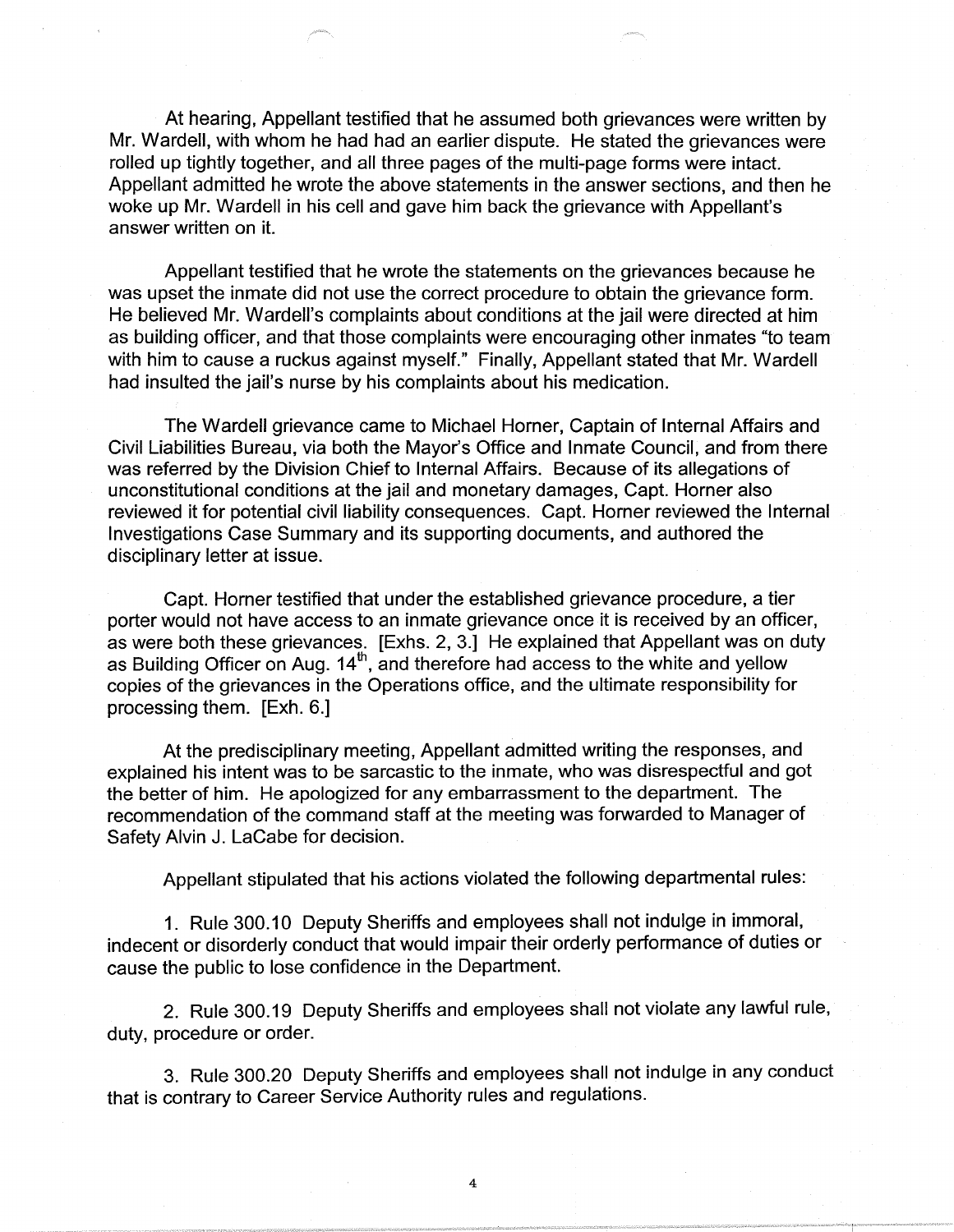Manager of Safety Alvin J. LaCabe testified that he made the decision to suspend Appellant for thirty days after reviewing the entire investigative and disciplinary file, including video and audio recordings of witness and Appellant's interviews, as well as the department's mission statement and the handbook for the inmate grievance procedure.

Mr. LaCabe concluded that Appellant's actions were grossly negligent in violation of CSR § 16-50 A. 1) based upon his analysis that the conduct intentionally humiliated the inmates, in contravention of his primary duty to treat inmates with respect as a deputy sheriff entrusted with the care and control of inmates. He determined that the conduct was in direct violation of the Department's mission statement, which requires employees to act with honesty, respect, judgment, sensitivity, integrity, accountability, and professionalism, among other qualities. [Exh. 14.] Mr. LaCabe was influenced by the substance of Appellant's response to the grievances, by Appellant's actions in preventing the grievances from review and resolution, and by Appellant's failure to appreciate the seriousness of his actions and its effect on the system and the department. Mr. LaCabe found that Appellant's actions denied the inmates the benefit of the grievance process, and that they would have resulted in the withholding of information from the command officers if the grievances had not later been located. Mr. LaCabe also took into consideration the harm done to the inmates and to the grievance process itself, as well as the damage inflicted on the reputation of the department by virtue of the publication of Appellant's responses to the Mayor, the Governor of Colorado, and the Colorado Department of Corrections.

Based upon the same findings, Mr. LaCabe also determined that Appellant had failed to carry out departmental and city directives and orders in violation of Department Rule 300.21, and had humiliated and intimidated prisoners in violation of Rules 400.4 and 400.5. After confirming that Appellant had no previous disciplinary history, Mr. LaCabe decided that a thirty-day suspension would reflect the seriousness of the misconduct, set the correct standard for acceptable conduct, and correct the behavior.

## Ill. ANALYSIS

In this de novo hearing on the appropriateness of the suspension, the Agency has the burden to show by a preponderance of the evidence that Appellant violated the disciplinary rules as alleged, and that the discipline was within the range of discipline that can be imposed under these circumstances. Turner v. Rossmiller, 535 P.2d 751 (Colo. App. 1975.); In re Gustern, CSA 128-02, 20 (12/23/02).

The inmate grievance process is the sole method available at the jail to address individual prisoner concerns. I find that Appellant intercepted the two grievances by removing them from the Operations Office, and hand-delivered to Mr. Boh the yellow copy containing his unsigned personal response. He dropped the other response into Mr. Wardell's cell before the latter was awake. The remaining white copies were to be filed with jail administration for processing. Instead, Appellant discarded them, and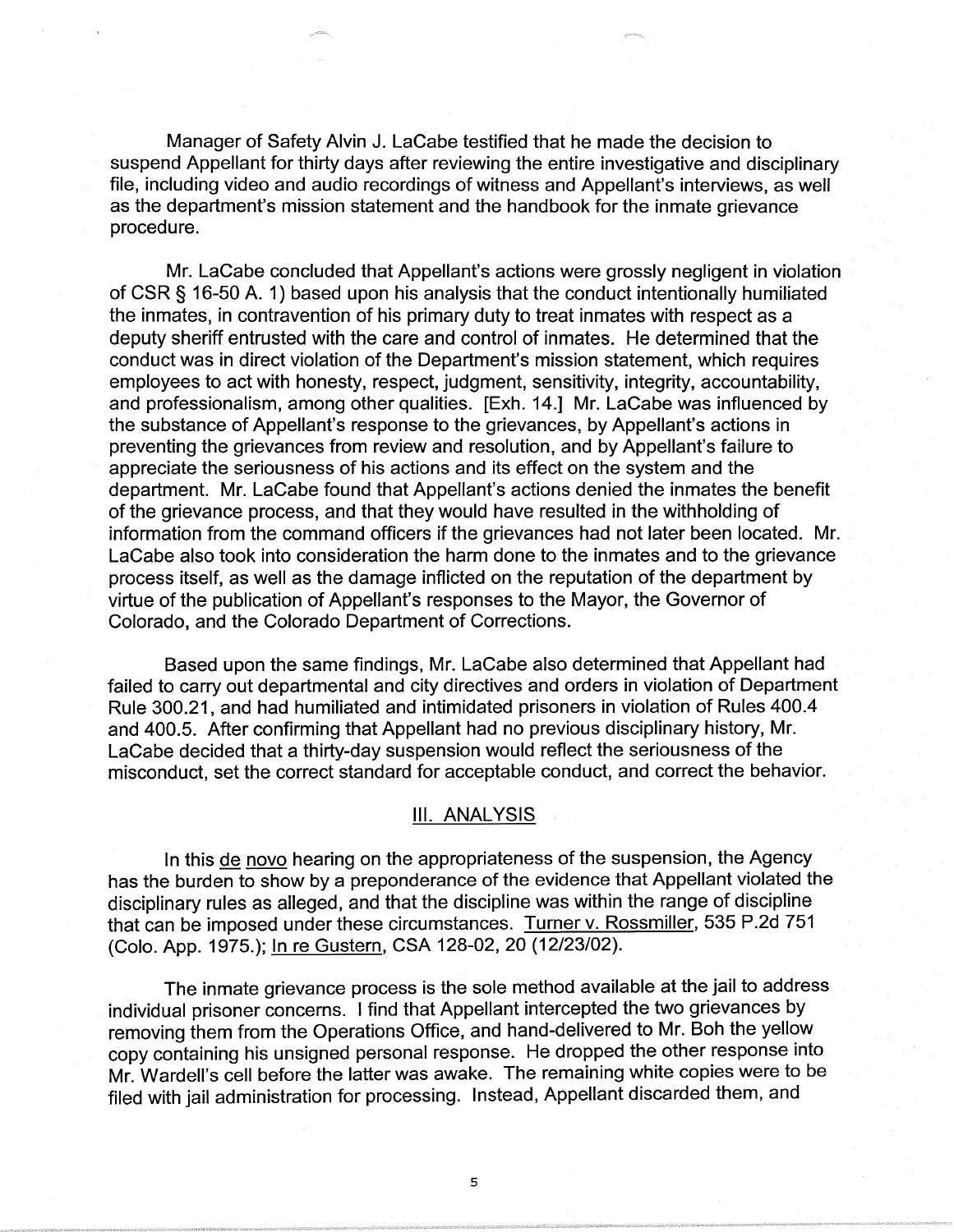thereby took action to prevent them from being brought to the attention of jail administrators for resolution. Appellant stipulated that his actions constituted "immoral, indecent or disorderly conduct that would impair [the] orderly performance of duties or cause the public to lose confidence in the Department," and violated departmental and Career Service rules. Rule 300.10, 300.19 and 300.20; CSR § 16-51 A. 5). Appellant disputes that the actions were also grossly negligent, careless, and a violation of departmental rules 300.21, 400.4 and 400.5.

#### A. Violation of Career Service Disciplinary Rules

The Agency bears the burden to prove the remaining rules violations by a preponderance of the evidence. In re Roberts, CSA 179-04, 3 (6/29/05).

i. CSR § 16-50 A. 1), Gross negligence or willful neglect of duty

An employee is grossly negligent when his failure to perform a specified duty is obviously unreasonable or inappropriate. In re Roberts, CSA§ 179-04, 3 (6/29/05). Here, Appellant admitted that he added his own responses to the two grievances given to him to process, and gave the grievances back to Mr. Wardell without processing them, as he was required to do. That action is contrary to the very essence of Appellant's duties as a deputy sheriff, and is destructive of the trust relationship that incarceration creates between a prisoner and sheriff. His diversion of the two grievances was intended to interfere with the inmates' opportunity to have their concerns about prison conditions heard. If the grievances had not been located and processed, jail management would not have learned of those concerns, one of which raised issues of civil liability for the city. Appellant's actions therefore constitute gross neglect in the performance of his duty to process inmate grievances.

The Agency also asserts that Appellant's actions violated the duties contained in the Denver Sheriff Department's mission statement, which requires a deputy sheriff to govern his official actions by the guiding principles of honesty, respect, fairness, openness, teamwork, judgment, sensitivity, personal leadership, integrity, accountability and professionalism. [Exh. 14.] The Agency proved that Appellant failed in his primary duty to provide respectful and fair treatment to the inmates under his care and control. Appellant's actions demonstrated a conscious disregard for the administrative due process rights of inmates which are at the heart of the mission of the Denver Sheriff's Department. Appellant does not deny he was under a duty to conform his conduct to the guiding principles, or that his actions violated those principles. The evidence demonstrates that Appellant failed to display respect, fairness, openness, judgment, sensitivity, integrity, accountability and professionalism, and was thus grossly negligent in the performance of his duties.

ii. CSR § 16-51 A. 5), Failure to observe departmental regulations

Appellant stipulated to his violation of this rule by virtue of his infraction of the first three departmental rules listed in the disciplinary letter. However, Appellant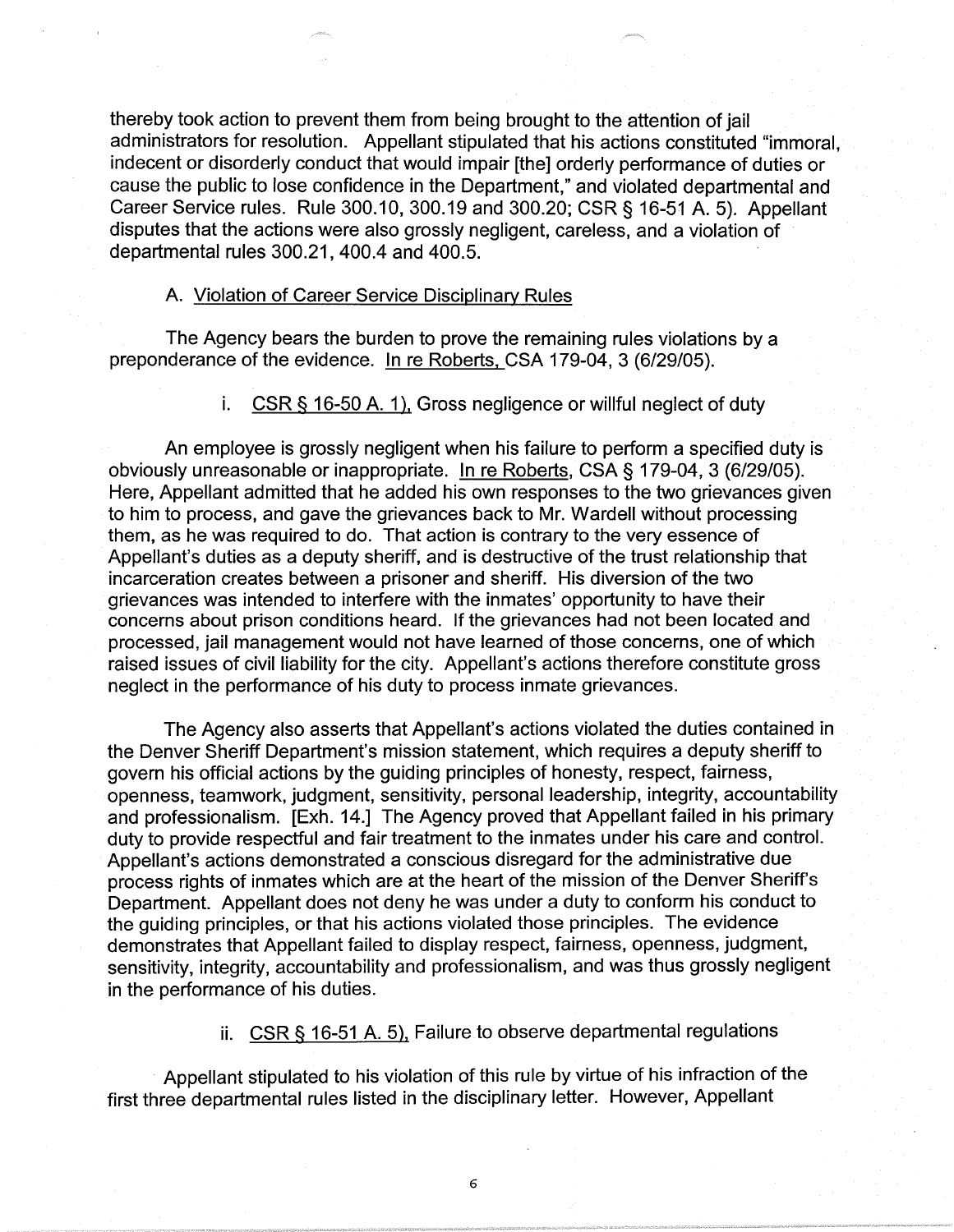disputes that his actions violated the departmental rules requiring him to obey orders or procedures, and avoid the humiliation and intimidation of prisoners. [Departmental Rules 300.21, 400.4, 400.5.]

The Sheriffs Department publishes its mission statement to guide the actions of employees entrusted with the care and control of prisoners. The first mission is "[t]o serve the citizens of Denver by performing our duties with the utmost respect, dignity and professionalism." The department's stated vision is to strive to carry out our duties with respect for the values and diversity of the citizens we serve." The guiding principles include "[t]reating others as we would want to be treated", and "[m]aintaining self-discipline, control and self-restraint." [Exh. 14.]

The department's rules require employees to obey all directives and orders. [Exh. 12, Rule 300.21.] Appellant has stipulated that he violated Rules 300.10, 300.19, and 300.20. Appellant has therefore failed to obey departmental rules, in violation of Rule 300.21. In addition, the language Appellant employed in his responses to the inmate grievances was manifestly intended to humiliate and embarrass them, in violation of Rules 400.4 and 400.5. The Agency has proven that Appellant violated the three additional departmental rules, in violation of CSR § 16-51 A. 5).

> iii. CSR § 16-51 A. 6), Carelessness in performance of duties and responsibilities

The facts as stipulated and proven establish that Appellant acted out of anger with an intent to humiliate the inmates. This level of intent is inconsistent with a finding of carelessness. The Agency has thus not proven that Appellant violated this rule.

#### B. Appropriateness of Penalty

The final issue is whether the Agency's imposition of a thirty-day suspension was in conformity with the Career Service Rules regarding progressive discipline. CSR §§ 16-10, 16-20. The Agency must establish by a preponderance of the evidence that the penalty imposed was reasonably related to the seriousness of the offense. In re Katros, CSA 129-04, 6 (3/16/05).

In determining the appropriate penalty, Mr. LaCabe considered a number of factors. He first concluded that the nature of the conduct was egregious, both because it subverted the extremely important inmate grievance process, and because of the abusive language addressed to the inmates in this volatile high security setting. Next, Mr. LaCabe found that it caused serious harm to the inmates, the inmate grievance process, and to the reputation of the department through their publication to Inmate Council and the offices of the Mayor and Governor.

In addition, after reviewing the investigative and disciplinary files including interviews, Mr. LaCabe determined that Appellant had not been honest in his responses during the investigation. Appellant stated that an inmate tier porter gave him both